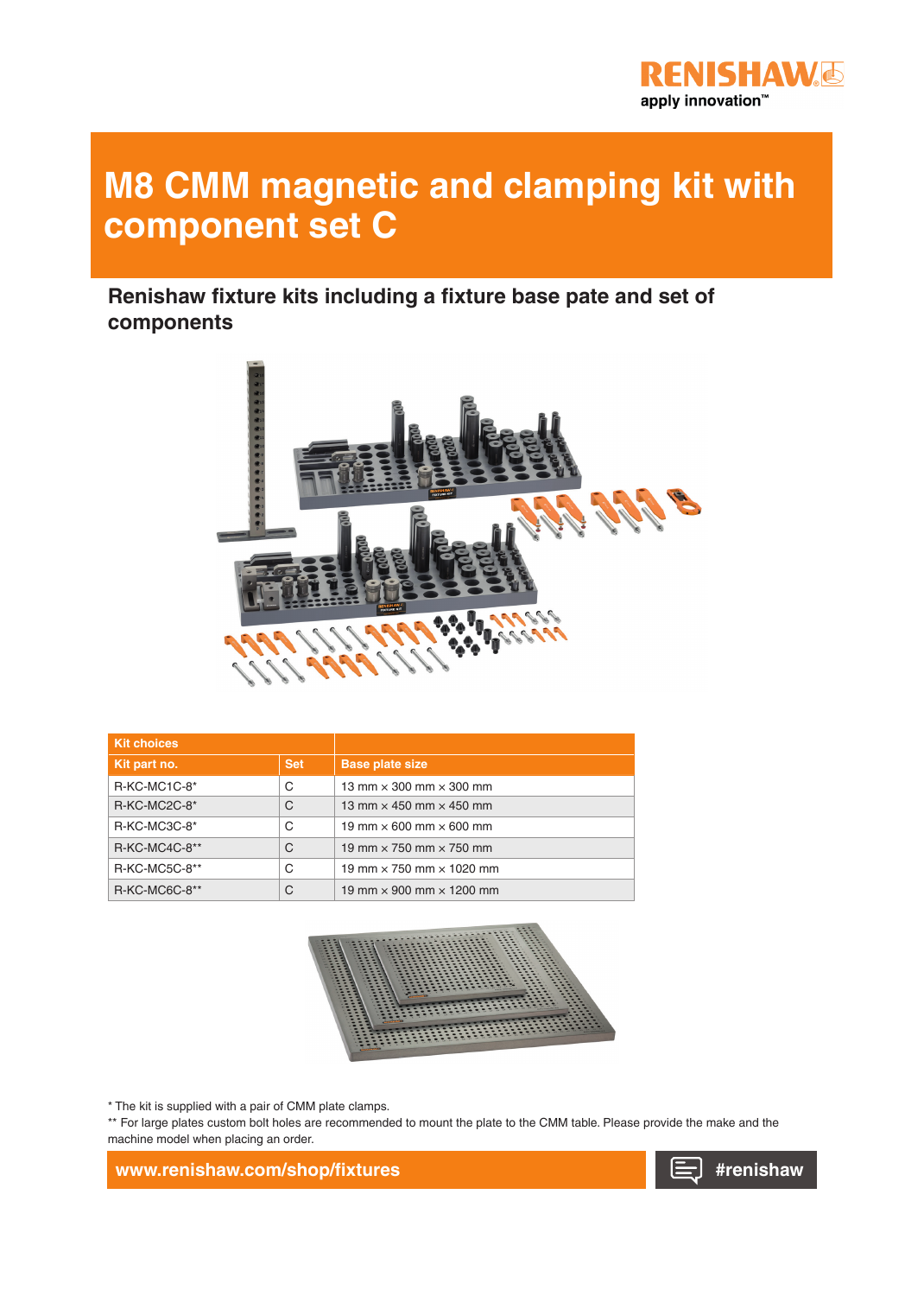

Tension clamp R-CT-64-70-8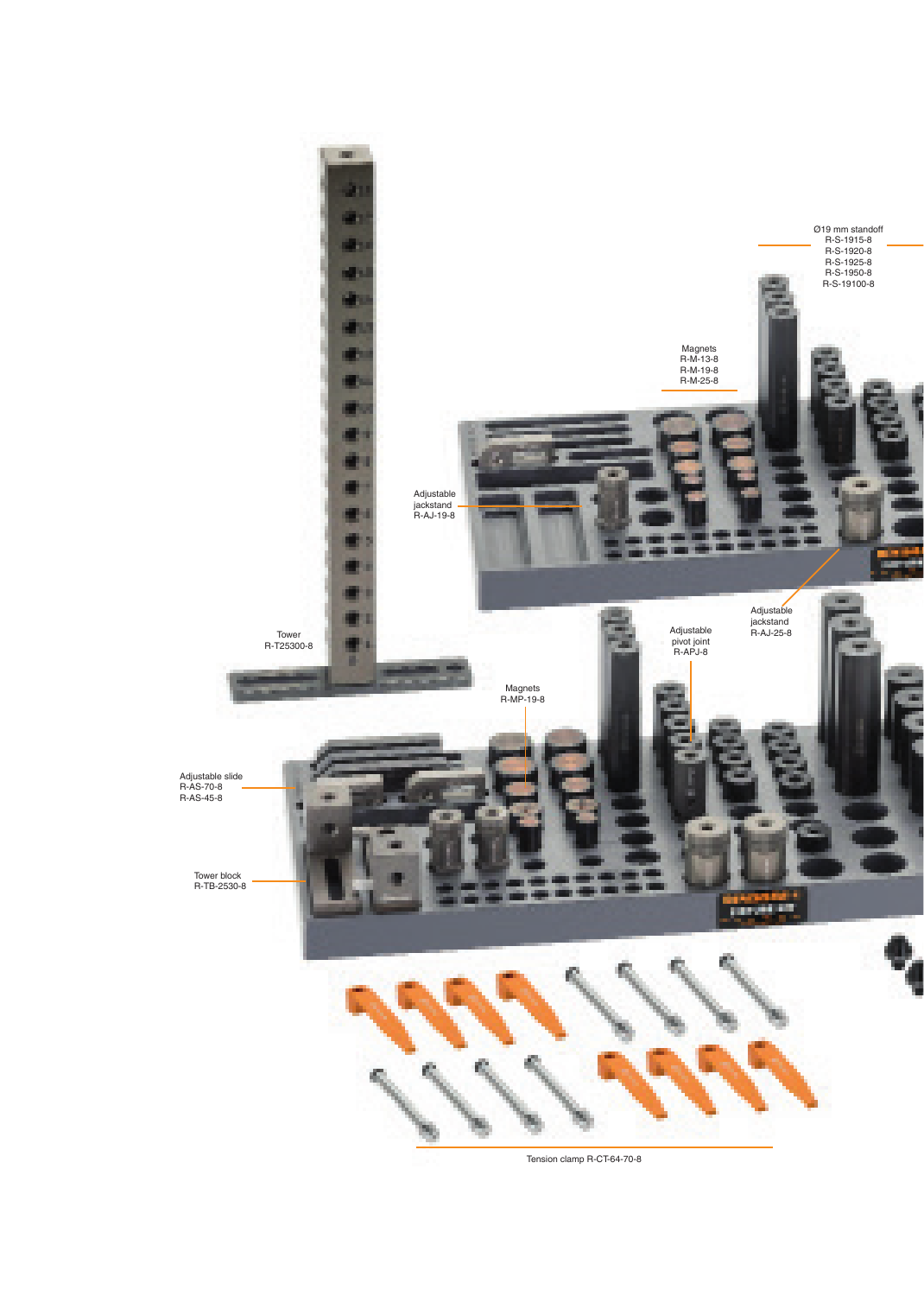

Delrin® resting cone R-RCD-6 Steel resting cone R-RCS-8

Ø13 mm x 15 mm standoff R-S-1310-8